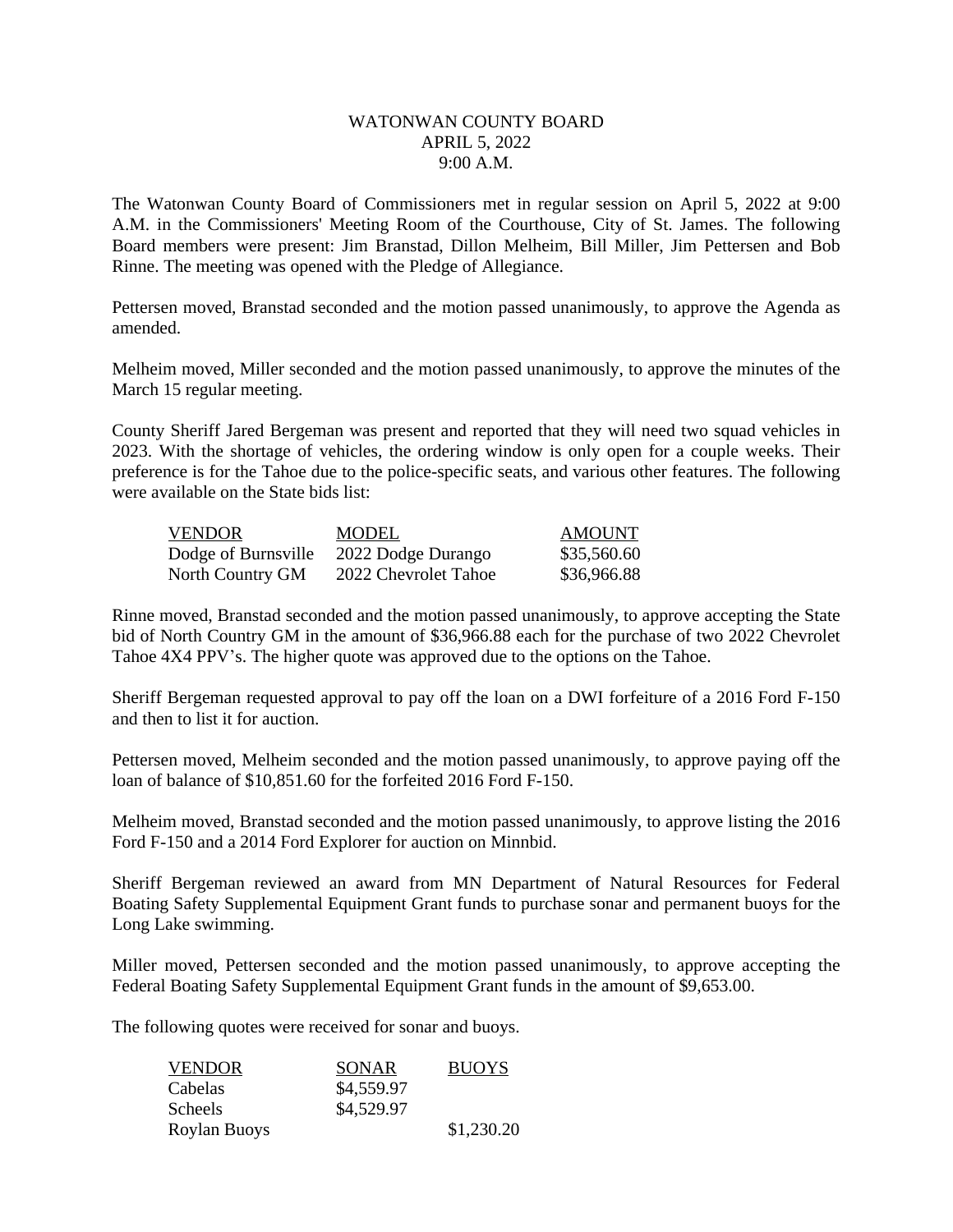Branstad moved, Melheim seconded and the motion passed unanimously, to approve accepting the quotes of Scheels in the amount of \$4,529.97 for the purchase of Helix sonar equipment and of Roylan Buoys in the amount of \$1,230.20 for the purchase of 4 buoys and attachments.

Melheim moved, Pettersen seconded and the motion passed unanimously, to approve payment of bills as audited and filed in the County Auditor/Treasurer's Office as follows by fund: General Fund—\$92,269.26; Solid Waste Fund—\$12,622.27; Ditch Fund—\$49,742.90; and the Road and Bridge Fund—\$39,794.29; and to approve payment of the following credit cards: General Fund—\$7,116.52; Solid Waste Fund—\$1,029.30; Road and Bridge Fund—\$438.39; Library Fund—\$250.16; Soil & Water Conservation—\$255.01.

Branstad moved, Rinne seconded and the motion passed unanimously, to approve the Professional Services Agreement with Schneider Geospatial in the amount of \$3,312.00 for programing Beacon database to the connect with the new Tyler tax and CAMA system.

Branstad moved, Melheim seconded and the motion passed unanimously, to approve the appointment of Commissioners Rinne and Pettersen to serve on the Canvassing Board on May 25 at 1:00.

Melheim moved, Miller seconded and the motion passed unanimously, to approve the Application for Exempt Permit for Godahl Recreation Association to conduct charitable gambling on a limited basis at the Godahl Recreation Center.

Miller moved, Pettersen seconded and the motion passed unanimously, to approve the 2022 Election Security Grant Agreement with the State of Minnesota for funding in the amount of \$22,415.00.

Rinne moved, Melheim seconded and the motion passed unanimously, to approve accepting an intergovernmental transfer of \$250.00 from Fieldon Township for purchase of a protective vest for K9 Officer Maya.

Miller moved, Branstad seconded and the motion passed unanimously, to approve the training requests of Kelly Pauling and Deb Grote.

Pettersen moved, Melheim seconded and the motion passed unanimously, to approve annual pay step increases for Adam Butler and Tessa Hall.

Branstad moved, Rinne seconded and the motion passed unanimously, to approve the satisfactory completion of probationary period by Teresa Helland.

Branstad moved, Melheim seconded and the motion passed unanimously, to approve the voluntary exchange of classifications and weekly hours of Butterfield Branch Library staff, with Rose Carsten reclassified as Branch Library Assistant and Monique Hoffmann-Urban reclassified as Branch Manager I.

Branstad moved, Pettersen seconded and the motion passed unanimously, to approve the appointment of Maeghan Gagnon to the position of Technical Services Coordinator.

Melheim moved, Rinne seconded and the motion passed unanimously, to acknowledge the dismissal of a probationary employee, and approve advertising for the position of Dispatcher.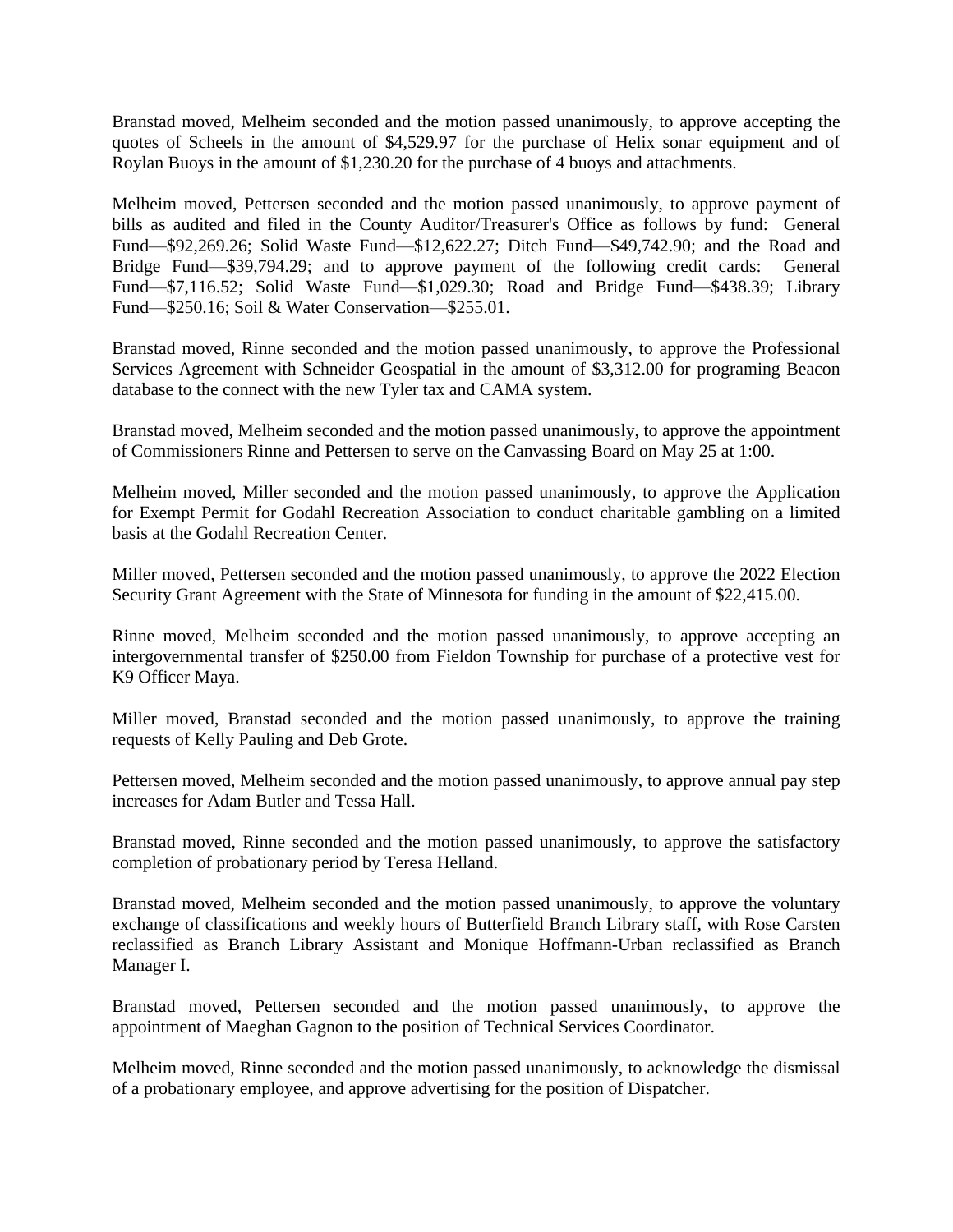Pettersen moved, Branstad seconded and the motion passed unanimously, to approve accepting the resignation of Eric Mundt from the position of Mechanic for the Public Works Department.

Miller moved, Branstad seconded and the motion passed unanimously, to approve the appointment of Dorothy Wolle to the Library Board.

Public Works Director Teal Spellman was present and requested approval to place Unit 11 up for auction.

Pettersen moved, Melheim seconded and the motion passed unanimously, to approve advertising the 1992 Ford F350 Flatbed for public auction on Minnbid.

Pettersen moved, Branstad seconded and the motion passed unanimously, to approve accepting the quote of Wheeler Lumber LLC in the amount of \$97,898 for the purchase of the remaining bridge material for Eagle's Nest River crossings using ARPA funds.

Spellman reviewed the only bid received for Seal Coat Aggregate, FA-2 Granite from Gordy Serbus & Sons Gravel in the amount of \$26.50/ton.

The following bids were received for bituminous material for sealing and fog sealing:

|                              | <b>AMOUNT</b> |          |  |
|------------------------------|---------------|----------|--|
| <b>VENDOR</b>                | CRS-2P        | $CSS-1H$ |  |
| <b>MEIGS</b> Paving          |               |          |  |
| Asphalts & Emulsions         | \$685.00      | \$385.00 |  |
| Jebro, Inc.                  | \$776.62      | \$401.62 |  |
| <b>Flint Hills Resources</b> | \$596.00      | \$278.00 |  |

Branstad moved, Miller seconded and the motion passed unanimously, to approve accepting the bid of Gordy Serbus & Sons Gravel LLC in the amount of \$26.50/ton for the purchase of 3,520 tons of FA-2 Granite for a total of \$93,280.00, and the bid of Flint Hills Resources in the amount of \$596.00/ton for the purchase of 498 tons of CRS-2P for a total of \$296,808.00, and \$278.00/ton for the purchase of 183 tons of CSS-1H for a total of \$50,874.00.

Branstad moved, Rinne seconded and the motion passed unanimously, to approve posting in-house for a temporary work out of class for Heavy Equipment Operator, and advertise either a temporary heavy or light dependent on the results of the in-house posting.

A Public Hearing was called to order at 10:00 regarding the redistricting plan. County Auditor/Treasurer/Coordinator Kelly Pauling reviewed the process. The City of Madelia would remain the same as District 1, but Districts 2, 3, 4 and 5 would be changed, resulting in the need for all incumbents to run in the 2022 election.

Pettersen moved, Melheim seconded and the motion passed unanimously, to adopt the following:

## RESOLUTION TO REDISTRICT

WHEREAS, the Board of Commissioners of the County of Watonwan, State of Minnesota, are aware that there was a change in precinct boundaries of the City of St. James, as result of the 2020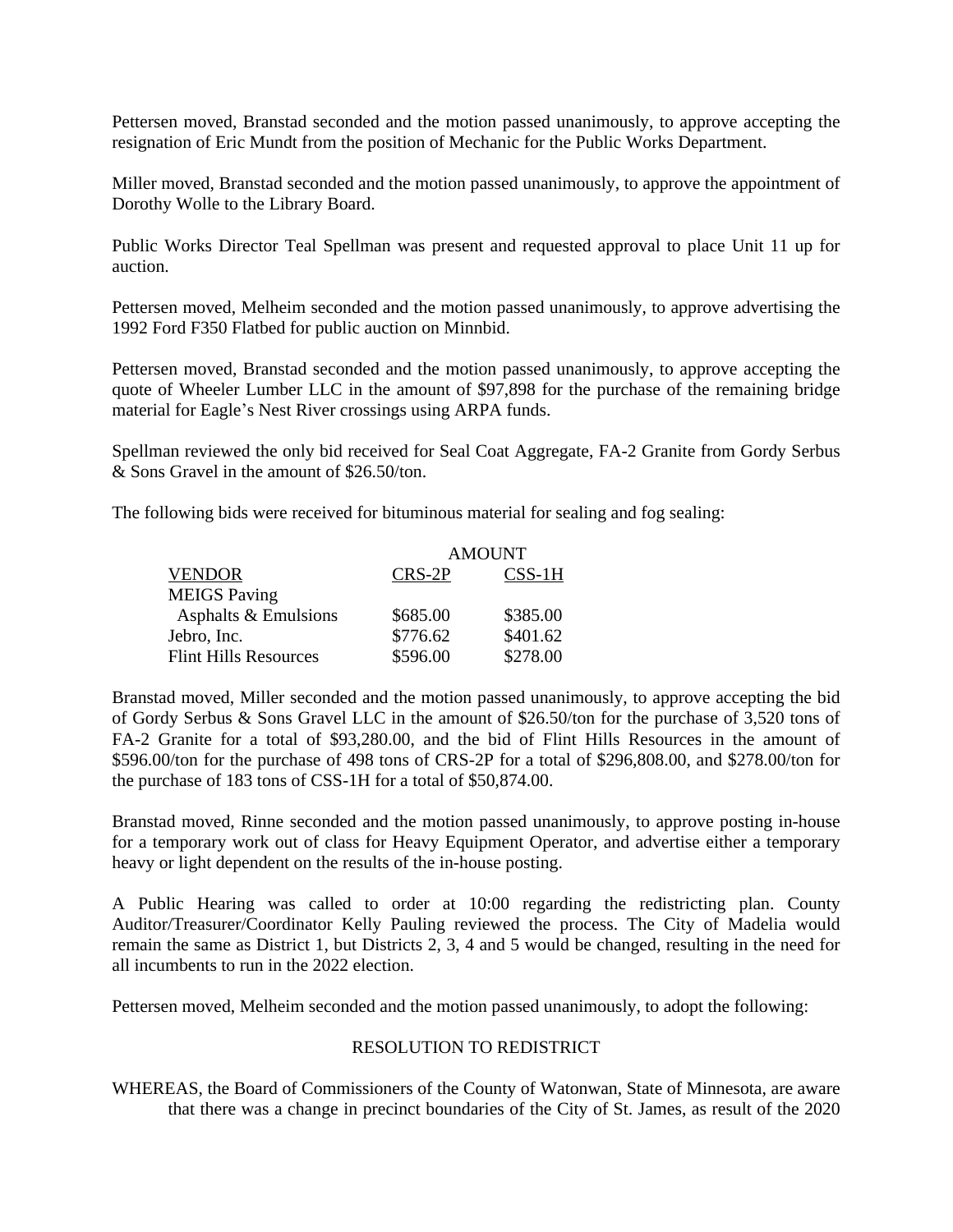census, and that the present commissioner districts of Watonwan County comply with Minnesota Statutes 375.025; and

- WHEREAS, the Board has diligently reviewed the available options in accordance with Minnesota Statutes, which require districts to meet the following criteria: 1) contiguous, as regular and compact in form as practicable, and 2) as equal in population as possible with no district more than 10 percent greater or less than the average population for a district, and 3) that a majority of the least populous districts must contain a majority of the County's population.
- NOW, THEREFORE BE IT RESOLVED: the Board of Commissioners of Watonwan County hereby elect to redistrict the County Commissioner districts for the County of Watonwan in a manner represented in the map attached hereto and incorporated herein by reference; and
- BE IT FURTHER RESOLVED: the commissioners in districts two, three, four and five will be elected at the general election on November 8, 2022. Commissioners elected in districts two and four shall serve terms of four years. Commissioners elected in districts three and five shall serve terms of two years. Commissioner representing district one will not be required to run until the current four-year term expires in 2024; and
- BE IT FINALLY RESOLVED: the County Auditor/Treasurer/Coordinator is directed to file the redistricting plan with the County Auditor/Treasurer/Coordinator by May 3, 2022, to be effective on June 3, 2022, for the 2022 primary and general election and publish in the legal newspaper.

The commissioner districts shall consist of the following:

| District One:              |            |       |        |
|----------------------------|------------|-------|--------|
| City of Madelia            |            | 2,396 | 21.29% |
|                            |            |       |        |
| District Two:              |            |       |        |
| Townships of:              |            |       |        |
| Antrim                     | 266        |       |        |
| Fieldon                    | 207        |       |        |
| Long Lake                  | 339        |       |        |
| Madelia                    | 305        |       |        |
| Rosendale                  | 273        |       |        |
| South Branch               | 249        |       |        |
| Cities of:                 |            |       |        |
| Lewisville                 | 204        |       |        |
| Odin                       | 123        |       |        |
| Ormsby                     | <u> 71</u> |       |        |
| <b>District Total</b>      |            | 2,037 | 18.10% |
|                            |            |       |        |
| District Three:            |            |       |        |
| City of St. James Ward One |            | 2,367 | 21.04% |
| District Four:             |            |       |        |
| City of St. James Ward Two |            | 2,426 | 21.56% |
|                            |            |       |        |